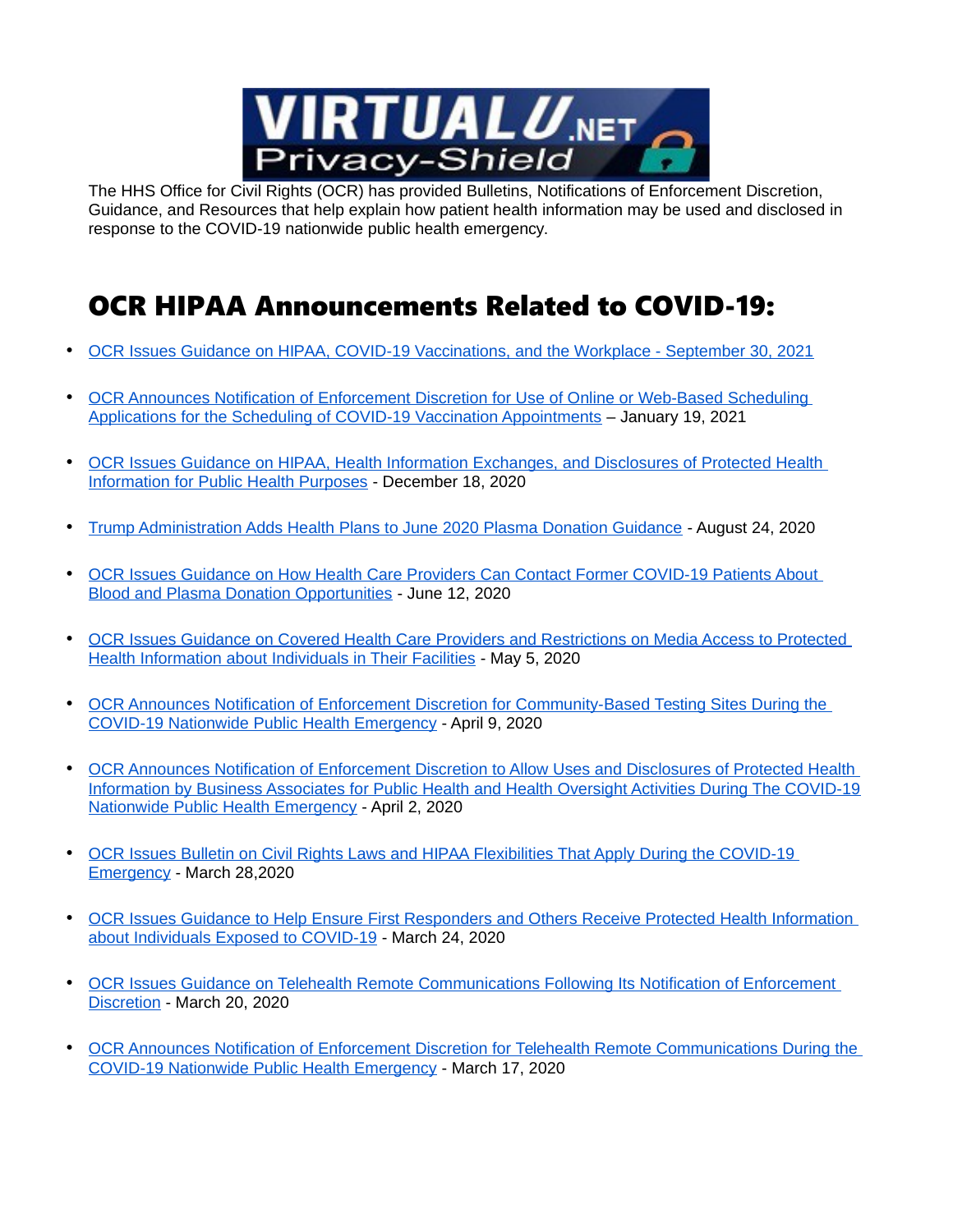### Notifications of Enforcement Discretion

- [Notification of Enforcement Discretion for Use of Online or Web-Based Scheduling Applications for the](https://www.govinfo.gov/content/pkg/FR-2021-02-24/pdf/2021-03348.pdf)   [Scheduling of COVID-19 Vaccination Appointments](https://www.govinfo.gov/content/pkg/FR-2021-02-24/pdf/2021-03348.pdf) - PDF
- [Criterio de aplicación en conexión con aplicaciones de planificación electrónica para la programación de](https://www.hhs.gov/sites/default/files/wbsa-ned-spanish.pdf)  [citas para la vacunación contra el COVID-19 durante la emergencia de salud pública nacional por el](https://www.hhs.gov/sites/default/files/wbsa-ned-spanish.pdf)   [COVID-19](https://www.hhs.gov/sites/default/files/wbsa-ned-spanish.pdf) - PDF\*
- • [Notification of Enforcement Discretion for Community-Based Testing Sites](https://www.govinfo.gov/content/pkg/FR-2020-05-18/pdf/2020-09099.pdf) PDF
- • [Notificación de discreción para los centros comunitarios de pruebas](https://www.hhs.gov/sites/default/files/notificacion-de-discrecion-para-los-centros-comunitarios-de-pruebas.pdf) PDF
- • [Notification of Enforcement Discretion for Business Associates](https://www.govinfo.gov/content/pkg/FR-2020-04-07/pdf/2020-07268.pdf) PDF
- • [Notificación de discreción para asociados de negocios](https://www.hhs.gov/sites/default/files/notificacion-de-discrecion-para-asociados-de-negocios.pdf) PDF
- • [Notification of Enforcement Discretion for Telehealth](https://www.govinfo.gov/content/pkg/FR-2020-04-21/pdf/2020-08416.pdf) PDF
- • [Notificación de discreción para telemedicina](https://www.hhs.gov/sites/default/files/notificacion-de-discrecion-para-telemedicina.pdf) PDF

# Guidance

- • [Guidance on HIPAA, COVID-19 Vaccination, and the Workplace -](https://www.hhs.gov/hipaa/for-professionals/privacy/guidance/hipaa-covid-19-vaccination-workplace/index.html) September 30, 2021
- [Guidance on HIPAA, Health Information Exchanges, and Disclosures of Protected Health Information for](https://www.hhs.gov/sites/default/files/hie-faqs.pdf)   [Public Health Purposes – December 18, 2020](https://www.hhs.gov/sites/default/files/hie-faqs.pdf) - PDF\*
- [HIPAA, Centrales de Información de Salud y Divulgación de Información de Salud Protegida para fines](https://www.hhs.gov/sites/default/files/hie-faqs-spanish.pdf)   [relacionados con la salud pública](https://www.hhs.gov/sites/default/files/hie-faqs-spanish.pdf) - PDF\*
- [Updated Guidance on HIPAA and Contacting Former COVID-19 Patients about Plasma Donation August](https://www.hhs.gov/sites/default/files/guidance-on-hipaa-and-contacting-former-covid-19-patients-about-plasma-donation.pdf)  2020 [- PDF\\*](https://www.hhs.gov/sites/default/files/guidance-on-hipaa-and-contacting-former-covid-19-patients-about-plasma-donation.pdf)
- [Guía actualizada sobre HIPAA y contacto con ex pacientes de COVID-19 sobre la donación de plasma](https://www.hhs.gov/sites/default/files/gu%C3%ADa-actualizada-sobre-hipaa-y-contacto.pdf)   [agosto de 2020](https://www.hhs.gov/sites/default/files/gu%C3%ADa-actualizada-sobre-hipaa-y-contacto.pdf) - PDF\*
- [Guidance on Covered Health Care Providers and Restrictions on Media Access to Protected Health](https://www.hhs.gov/sites/default/files/guidance-on-media-and-film-crews-access-to-phi.pdf)   [Information about Individuals in Their Facilities](https://www.hhs.gov/sites/default/files/guidance-on-media-and-film-crews-access-to-phi.pdf) - PDF
- [Orientación sobre proveedores de atención médica cubiertos y restricciones sobre el acceso de los medios](https://www.hhs.gov/sites/default/files/guidance-on-media-and-film-crews-access-to-phi-spanish.pdf)  [a la información médica protegida sobre las personas en sus instalaciones](https://www.hhs.gov/sites/default/files/guidance-on-media-and-film-crews-access-to-phi-spanish.pdf) - PDF
- Disclosures of PHI to Law Enforcement, Paramedics, Other First Responders and Public Health  [Authorities](https://www.hhs.gov/sites/default/files/covid-19-hipaa-and-first-responders-508.pdf) - PDF\*